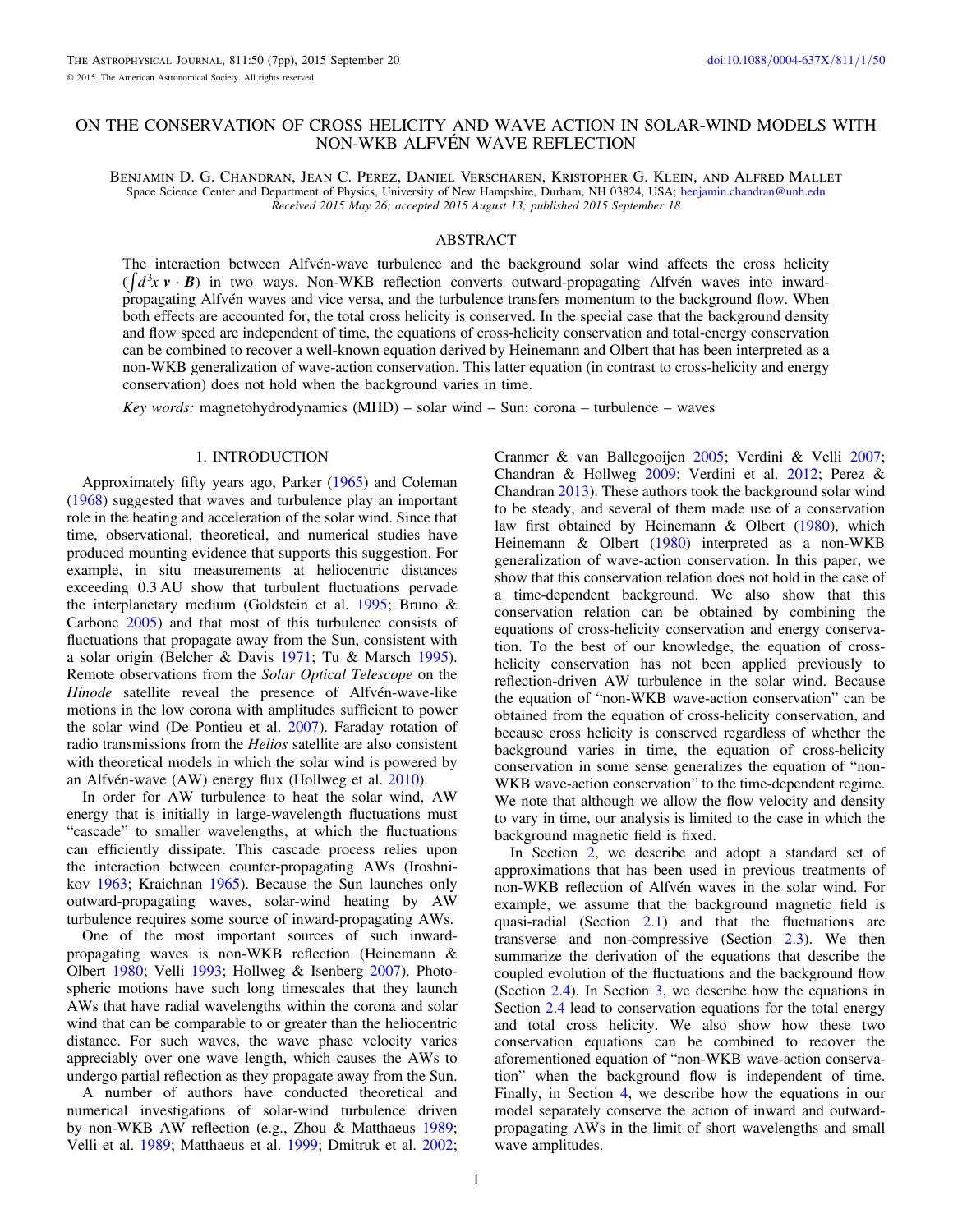### <span id="page-1-0"></span>2. COUPLED EQUATIONS FOR THE FLUCTUATING FIELDS AND BACKGROUND FLOW

We begin with the equations of ideal magnetohydrodynamics (MHD),

$$
\frac{\partial \rho}{\partial t} = -\nabla \cdot (\rho \mathbf{v}),\tag{1}
$$

$$
\rho \left( \frac{\partial v}{\partial t} + v \cdot \nabla v \right) = -\nabla \left( p + \frac{B^2}{8\pi} \right) + \frac{B \cdot \nabla B}{4\pi} - \frac{GM_{\odot} \rho \hat{r}}{r^2},
$$
\n(2)

and

$$
\frac{\partial \mathbf{B}}{\partial t} = \nabla \times (\mathbf{v} \times \mathbf{B}), \tag{3}
$$

where  $\rho$  is the mass density,  $\bf{v}$  is the velocity,  $\bf{B}$  is the magnetic field, p is the pressure, G is the gravitational constant, and  $M_{\odot}$ is the mass of the Sun. We assume that the plasma satisfies the energy equation

$$
\frac{1}{\gamma - 1} \left[ \frac{\partial p}{\partial t} + \nabla \cdot (\mathbf{v} p) \right] = - p \nabla \cdot \mathbf{v} - \nabla \cdot \mathbf{q}, \quad (4)
$$

where *q* is the heat flux and  $\gamma$  is the ratio of specific heats.

#### 2.1. Two Models for the Background Magnetic Field

We set

$$
B=B_0+\delta B,\qquad \qquad (5)
$$

where the background magnetic field  $B_0$  is a fixed, timeindependent function of space. We neglect solar rotation and consider two models for the background magnetic field:

*Model 1:*  $B_0$  consists of exactly radial magnetic field lines filling a region that spans a solid angle of order unity as seen from the Sun, with  $B_0$  depending only on heliocentric distance r.

*Model 2:*  $B_0$  corresponds to a narrow magnetic flux tube in which the magnetic field is nearly but not exactly radial, which allows for super-radial divergence of the magnetic field. In this second case, we take the flux-tube to have an approximately square cross section and impose periodic boundary conditions on the edges of this cross section, as described further in [A](#page-4-0)ppendix A. We also take the opening angle  $\theta$  of the flux tube to be  $\ll 1$ .

In both models,

$$
\boldsymbol{a} \cdot \nabla \hat{\boldsymbol{b}} = \frac{\sigma}{2} \, \boldsymbol{a}_{\perp} \tag{6}
$$

for any vector  $a$ , where

$$
a_{\perp} \equiv a - \hat{b} \left( a \cdot \hat{b} \right), \tag{7}
$$

$$
\sigma = \nabla \cdot \hat{\boldsymbol{b}},\tag{8}
$$

and

$$
\hat{\boldsymbol{b}} = \frac{\boldsymbol{B}_0}{B_0}.\tag{9}
$$

Equation (6) is exact in model 1 and correct to leading order in  $\theta$  in model 2. In both models, we are able to discard terms proportional to either  $\nabla \times \hat{b}$  or  $\hat{b} \cdot \nabla \hat{b}$ . Such terms vanish exactly in the case of model 1 and are much smaller than the terms we keep in the case of model 2.

#### 2.2. Averages over Surfaces Perpendicular to  $B_0$

For both background-magnetic-field models discussed in Section 2.1, we define the "surface average" of an arbitrary function f, denoted  $\langle f \rangle$ , through the equation

$$
\langle f \rangle = \frac{1}{A} \int_{S} dA f, \qquad (10)
$$

where  $\int_{S} dA f$  denotes an integral of f over a surface S that has area A and is everywhere normal to  $B_0$ . In model 1, S is the intersection of the modeled region with a spherical shell of some radius  $r$ . In model 2, the surface integral in Equation  $(10)$ is confined to the interior of the modeled magnetic flux tube. In both models, we are able to discard terms of the form  $\langle \nabla \cdot \mathbf{a}_1 \rangle$ when they arise in the derivation of the equations in Section [2.4](#page-2-0), where  $a_{\perp}$  is everywhere perpendicular to  $\hat{b}$ , because such terms are much smaller than the terms we keep. We discuss this point further in the context of model 2 in Appendix [A.](#page-4-0) In model 1, averages of the form  $\langle \nabla \cdot \mathbf{a}_{\perp} \rangle$  can be dropped when  $\mathbf{a}_{\perp}$  contains one or more fluctuating quantities in part because we assume that

$$
L_{\rm cl} \ll r,\tag{11}
$$

where  $L_{c\perp}$  is the correlation length of the turbulence perpendicular to  $B_0$ .

#### 2.3. The Transverse, Non-Compressive Approximation

As in Equation (5), we set each of  $\rho$ ,  $\nu$ , and  $\nu$  equal to the sum of a background value (denoted with a "0" subscript) and a fluctuating part  $(\delta \rho, \delta \mathbf{v})$ , and  $\delta p$ ). We define

$$
\mathbf{v} = v_{\parallel} \hat{\mathbf{b}} + \delta v_{\perp}, \tag{12}
$$

where  $\delta v_{\perp} \cdot \hat{b} = 0$ . For the scalar quantities  $v_{\parallel}$ , p, and  $\rho$ , we define the background quantities to be surface averages:

$$
U \equiv v_{\parallel 0} = \langle v_{\parallel} \rangle \qquad p_0 = \langle p \rangle \qquad \rho_0 = \langle \rho \rangle. \tag{13}
$$

We assume that

$$
\nabla \cdot \delta \mathbf{v}_{\perp} = 0, \tag{14}
$$

$$
\delta \mathbf{B} \cdot \hat{\mathbf{b}} = 0,\tag{15}
$$

$$
\delta v_{\parallel} \equiv v_{\parallel} - U = 0, \tag{16}
$$

and

$$
\delta \rho \ll \rho_0 \qquad \delta p \ll p_0. \tag{17}
$$

We refer to Equations  $(14)$  through  $(17)$  as the transverse, noncompressive approximation. Observations provide some support for this approximation. For example, in situ measurements show that turbulent fluctuations in the solar wind are weakly compressive and preferentially transverse (see, e.g., Goldstein et al. [1995](#page-6-0); Tu & Marsch [1995;](#page-6-0) Bruno & Carbone [2005](#page-6-0)). Radio-scintillation observations further indicate that  $\delta \rho \ll \rho_0$ at heliocentric distances as small as a few solar radii (Coles & Harmon [1989](#page-6-0); Markovskii & Hollweg [2002;](#page-6-0) Chandran et al. [2009](#page-6-0)). On the other hand, transverse, non-compressive fluctuations nonlinearly generate compressive fluctuations and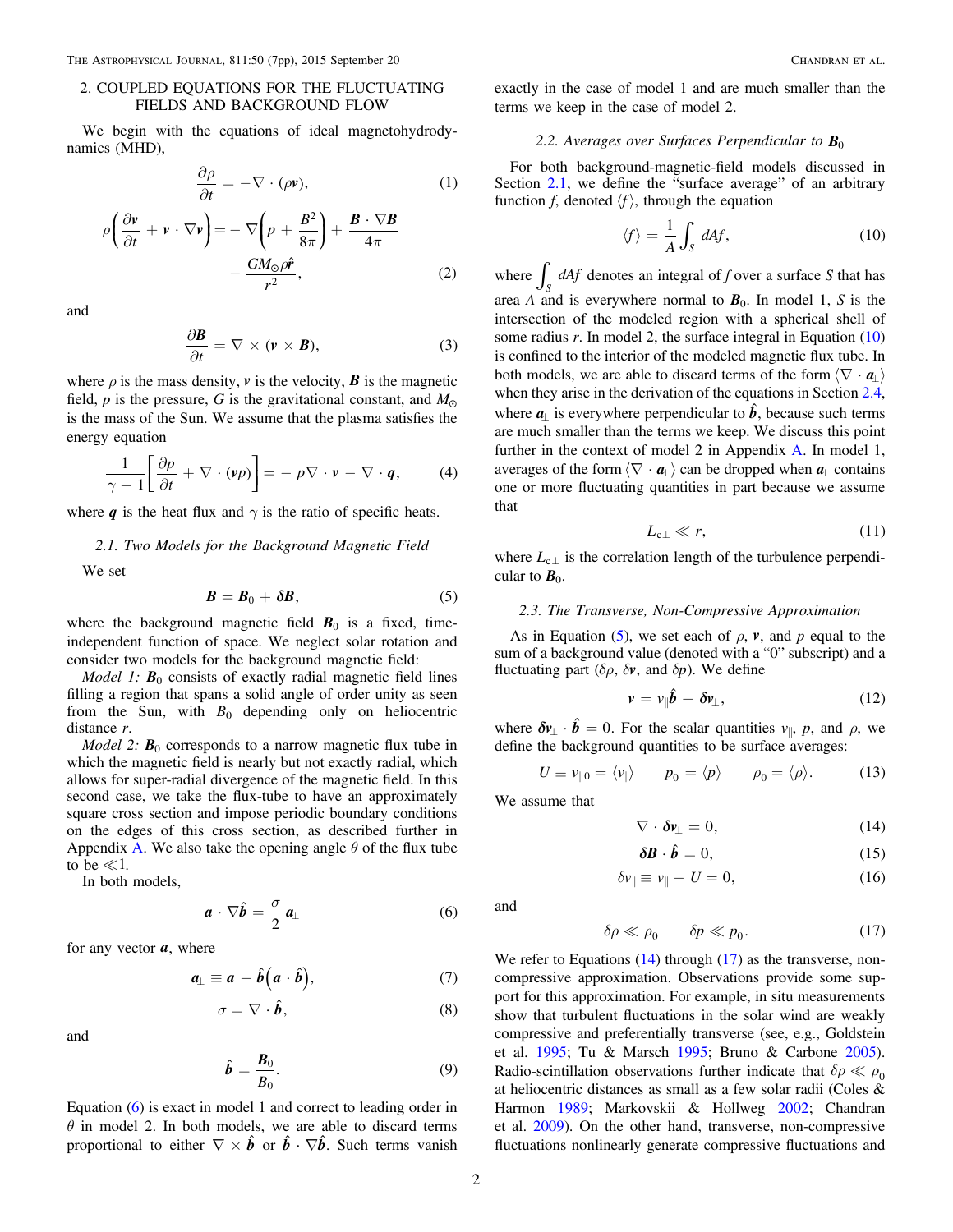<span id="page-2-0"></span>longitudinal fluctuations at some level, an effect that we neglect. Thus, while the transverse, non-compressive approximation may apply to the bulk of the fluctuation energy, the equations we derive in Section 2.4 do not account for all of the physical processes occurring in solar-wind turbulence.

# 2.4. Coupled Equations for the Fluctuating and Background Quantities

In this section, we present the equations that describe the fluctuations and background flow to leading order in  $\theta$ ,  $L_{c}$   $/r$ ,  $\delta\rho/\rho_0$ , and  $\delta p/p_0$ . To obtain an equation describing the average parallel velocity, we take the dot product of Equation ([2](#page-1-0)) with  $\hat{b}$  and then average the resulting equation over a surface perpendicular to  $\hat{b}$  as described in Section [2.2.](#page-1-0) This yields

$$
\rho_0 \left( \frac{\partial U}{\partial t} + U \frac{\partial U}{\partial r} \right) = -\frac{\partial}{\partial r} \left( p_0 + \frac{\langle |\delta \mathbf{B}|^2 \rangle}{8\pi} \right)
$$

$$
+ \frac{\sigma}{2} \left( \rho_0 \left\langle |\delta \mathbf{v}_\perp|^2 \right\rangle - \frac{\langle |\delta \mathbf{B}|^2 \rangle}{4\pi} \right) - \frac{GM_\odot \rho_0}{r^2}.
$$
(18)

 $\mathcal{L}$ 

The term proportional to  $\sigma$  on the right-hand side of Equation (18) is the radial component of the averaged MHD Reynolds stress  $\langle \delta \mathbf{B} \cdot \nabla \delta \mathbf{B} / 4\pi - \rho_0 \delta \mathbf{v}_\perp \cdot \nabla \delta \mathbf{v}_\perp \rangle$ , and was obtained previously by Usmanov et al. ([2011](#page-6-0), [2014](#page-6-0)).

Upon multiplying Equation (18) by  $\hat{b}$  and subtracting the resulting equation from Equation ([2](#page-1-0)), we obtain the perpendicular momentum equation,

$$
\rho_0 \frac{\partial}{\partial t} \delta v_{\perp} + \rho_0 U \cdot \nabla \delta v_{\perp} + \frac{\rho_0 \sigma U}{2} \delta v_{\perp} = -\nabla_{\perp} (\delta \Pi) \n+ \frac{\mathbf{B}_0 \cdot \nabla \delta \mathbf{B}}{4\pi} + \frac{\sigma \mathbf{B}_0 \delta \mathbf{B}}{8\pi} \n+ \left( \frac{\delta \mathbf{B} \cdot \nabla \delta \mathbf{B}}{4\pi} - \rho_0 \delta v_{\perp} \cdot \nabla \delta v_{\perp} \right)_{\perp},
$$
\n(19)

where

$$
U = U\hat{b},\tag{20}
$$

 $\delta \Pi$  is the fluctuating part of  $p + B^2/8\pi$ , the quantity (*a*)<sub>1</sub> is defined via Equation ([7](#page-1-0)) for arbitrary *a*, and  $\nabla_{\perp} f = (\nabla f)$  for an arbitrary scalar function  $f$ . The projection of Equation  $(3)$  $(3)$  $(3)$ onto a plane perpendicular to  $\hat{b}$  yields

$$
\frac{\partial}{\partial t}\delta \boldsymbol{B} = \boldsymbol{B}_0 \cdot \nabla \delta \boldsymbol{v}_{\perp} - \boldsymbol{U} \cdot \nabla \delta \boldsymbol{B} + \frac{\sigma}{2} \big( U \delta \boldsymbol{B} - B_0 \delta \boldsymbol{v}_{\perp} \big) \n- \delta \boldsymbol{B} \nabla \cdot \boldsymbol{U} + \big( \delta \boldsymbol{B} \cdot \nabla \delta \boldsymbol{v}_{\perp} - \delta \boldsymbol{v}_{\perp} \cdot \nabla \delta \boldsymbol{B} \big)_{\perp}.
$$
\n(21)

Averaging Equation ([1](#page-1-0)) as in Section [2.2,](#page-1-0) we obtain

$$
\frac{\partial \rho_0}{\partial t} = -\nabla \cdot \left(\rho_0 U \hat{\boldsymbol{b}}\right).
$$
 (22)

Subtracting Equation  $(22)$  from  $(1)$  $(1)$  $(1)$ , we find that

$$
\frac{\partial}{\partial t}\delta\rho + \delta \mathbf{v}_{\perp} \cdot \nabla \delta \rho = -\nabla \cdot (\delta \rho U \hat{\mathbf{b}}).
$$
 (23)

Because of the transverse, non-compressive approximation (Equations ([14](#page-1-0)) through ([17](#page-1-0))), the density fluctuations have no effect on the flow to leading order. Equation  $(23)$  thus describes

the evolution of passive-scalar density fluctuations in the expanding solar wind.

We define a normalized magnetic fluctuation

$$
\delta w = \frac{\delta B}{\sqrt{4\pi \rho_0}}\tag{24}
$$

and the Elsasser variables

$$
z^{\pm} = \delta v_{\perp} \mp \delta w. \tag{25}
$$

Given our sign convention in Equation  $(25)$ ,  $z^+(z^-)$  represents non-compressive, Alfvén-wave-like fluctuations that propagate in the direction of  $\mathbf{B}_0$  (- $\mathbf{B}_0$ ). By combining Equations (19) and (21), we find that

$$
\frac{\partial}{\partial t} z^{\pm} + (U \pm \nu_{A}) \cdot \nabla z^{\pm} = -\nabla_{\perp} (\delta \Pi) - \frac{\sigma}{2} (U \mp \nu_{A}) z^{\mp} \n+ \frac{(z^{+} - z^{-})}{2} \left( \nabla \cdot \nu_{A} \mp \frac{1}{2} \nabla \cdot U \right) - (z^{\mp} \cdot \nabla z^{\pm})_{\perp}, \quad (26)
$$

where

$$
v_{\rm A} \equiv \frac{B_0}{\sqrt{4\pi\rho_0}}\tag{27}
$$

is the Alfvén velocity. Equation (26) was previously used by Chandran & Hollweg ([2009](#page-6-0)) and is a specialized form of the more general Elsasser-variable equation obtained by a number of authors (e.g., Zhou & Matthaeus [1990](#page-6-0); Velli [1993;](#page-6-0) Verdini & Velli [2007](#page-6-0); Zank et al. [2012](#page-6-0)), in which we have used Equation  $(6)$  $(6)$  $(6)$  to replace the quantity  $z^{\pm} \cdot \nabla(-U \pm \nu_A)$  appearing in those studies with the quantity  $(\sigma/2)z^{\pm}(-U \pm \nu_A)$ . We rewrite Equation (26) in terms of the Elsasser stream functions and Elsasser vorticities in Appendix [B.](#page-6-0)

#### 3. CONSERVATION LAWS

To obtain an equation expressing conservation of total energy, we first take the dot product of Equation (26) with  $2z^{\pm}$ and average over a surface perpendicular to  $\hat{b}$  to find

$$
\frac{\partial}{\partial t} \langle (z^{\pm})^2 \rangle + (U \pm \mathbf{v}_{A}) \cdot \nabla \langle (z^{\pm})^2 \rangle = -\sigma (U \mp \mathbf{v}_{A}) \langle z^+ \cdot z^- \rangle
$$

$$
\pm \langle (z^{\pm})^2 - z^+ \cdot z^- \rangle \Big( \nabla \cdot \mathbf{v}_{A} \mp \frac{1}{2} \nabla \cdot U \Big). \tag{28}
$$

We then take the sum of the following equations: Equation (18) multiplied by U; Equation (22) multiplied by  $U^2/2$ ; the "plus version" of Equation (28) multiplied by  $\rho_0/4$ ; the "minus version" of Equation (28) multiplied by  $\rho_0/4$ ; and the average of Equation ([4](#page-1-0)) over a surface perpendicular to  $\hat{b}$ . This yields

$$
\frac{\partial \mathcal{E}_{\text{tot}}}{\partial t} + \nabla \cdot \mathbf{F}_{\text{tot}} = 0, \tag{29}
$$

where

$$
\mathcal{E}_{\text{tot}} = \frac{\rho_0 U^2}{2} + \frac{p_0}{\gamma - 1} + \rho_0 \Phi + \mathcal{E}_{\text{fluct}} \tag{30}
$$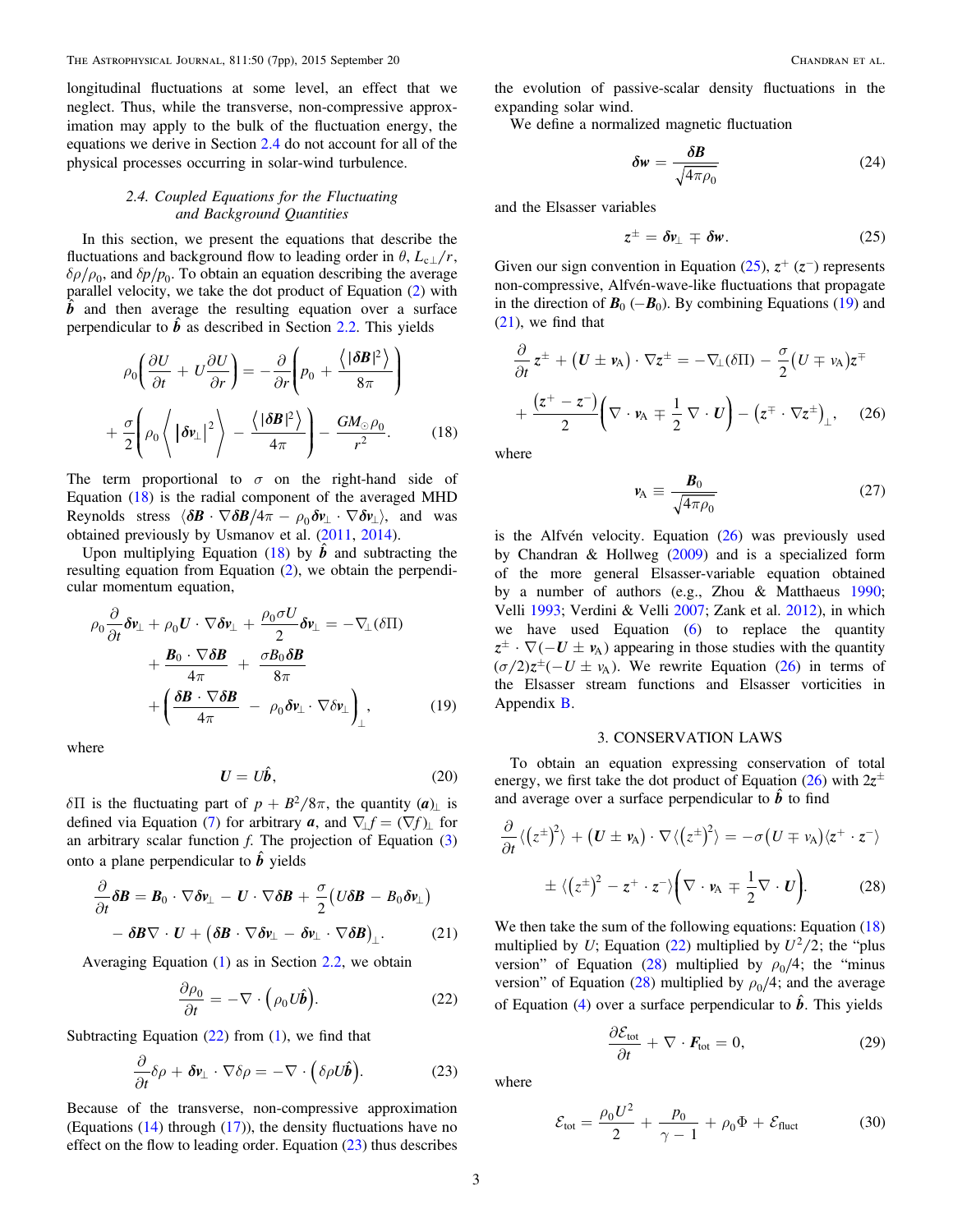<span id="page-3-0"></span>is the surface-averaged total-energy density,

$$
\mathcal{E}_{\text{fluct}} = \frac{\rho_0}{4} \langle (z^+)^2 + (z^-)^2 \rangle \tag{31}
$$

is the energy density of the turbulent fluctuations,

$$
\Phi = -\frac{GM_{\odot}}{r} \tag{32}
$$

is the gravitational potential, and

$$
F_{\text{tot}} = U \left( \frac{\rho_0 U^2}{2} + \frac{\gamma p_0}{\gamma - 1} + \rho_0 \Phi + \mathcal{E}_{\text{fluct}} + \frac{\langle (\delta B)^2 \rangle}{8\pi} \right) + \frac{\rho_0 \nu_A}{4} \langle (z^+)^2 - (z^-)^2 \rangle + \langle q \rangle \tag{33}
$$

is the surface-averaged total-energy flux.

The surface-averaged cross-helicity density is

$$
\mathcal{H}_c = \langle \mathbf{v} \cdot \mathbf{B} \rangle = UB_0 + \frac{\sqrt{\pi \rho_0}}{2} \langle (z^-)^2 - (z^+)^2 \rangle. \tag{34}
$$

We obtain the equation expressing total-cross-helicity conservation by adding the following equations: the "minus version" of Equation ([28](#page-2-0)) multiplied by  $\sqrt{\pi \rho_0}/2$ ; the "plus version" of Equation ([28](#page-2-0)) multiplied by  $-\sqrt{\pi \rho_0}/2$ ; and Equation ([18](#page-2-0)) multiplied by  $B_0/\rho_0$ . This yields

$$
\frac{\partial \mathcal{H}_c}{\partial t} + \nabla \cdot \mathbf{F}_c = 0, \tag{35}
$$

where

$$
\boldsymbol{F}_{\rm c} = \boldsymbol{B}_0 \left( \frac{U^2}{2} - \frac{\left\langle \delta v_{\perp}^2 \right\rangle}{2} + \Phi + h \right) + \boldsymbol{U} \left\langle \delta v_{\perp} \cdot \delta \boldsymbol{B} \right\rangle \tag{36}
$$

is the surface-averaged cross-helicity flux, and

$$
h(r) = \int dr \frac{1}{\rho_0} \frac{dp_0}{dr}.
$$
 (37)

The fact that cross helicity is conserved in the presence of non-WKB wave reflection is perhaps surprising. Most studies of incompressible MHD turbulence focus on the case of a stationary background, in which the cross helicity arises entirely from the turbulent fluctuations. In that case, converting  $z^{\pm}$  fluctuations into  $z^{\mp}$  fluctuations would violate cross-helicity conservation. In contrast, the interaction between fluctuations and a moving, inhomogeneous, and time-dependent solar wind changes the cross helicity via two mechanisms: non-WKB wave reflection, which changes the cross helicity in the fluctuations, and the transfer of momentum from the fluctuations to the background plasma, which alters the cross-helicity content of the background flow. The combined effect of these two mechanisms conserves the total cross helicity in the sense of Equation  $(35)$ , which, when integrated over some arbitrary volume, implies that the change in the total cross helicity within that volume equals the amount of cross helicity that flows into that volume through its boundaries.

We note that total cross helicity is also conserved in weak, homogeneous, compressible MHD turbulence, despite the fact that interactions between Alfvén waves and magnetosonic waves convert  $z^{\pm}$  energy into  $z^{\mp}$  energy (Chandran [2008](#page-6-0)). In that problem, there is no flow of cross helicity through the boundaries, and the change in the cross helicity of the

fluctuations is exactly offset by the change in the cross helicity of the background. The cross helicity of the background changes because the resonant three-wave interactions that convert  $z^{\pm}$  fluctuations into  $z^{\mp}$  fluctuations simultaneously generate a small, average, background flow parallel or antiparallel to  $B_0$ .

We can combine the equations of cross-helicity conservation and energy conservation by first multiplying Equation (35) by  $\rho_0 U/B_0$  and then using Equation ([29](#page-2-0)) to rewrite the term  $(\rho_0 U/B) \nabla \cdot (\mathbf{B}_0 h) = \mathbf{U} \cdot \nabla p_0$  in terms of variables other than  $p_0$ . Recalling that  $B_0$  and  $\overline{U}$  are parallel, which implies that  $\mathbf{B}_0 \cdot \nabla (\rho_0 U/B_0) = -\partial \rho_0 / \partial t$ , we find after some algebra that

$$
\frac{\partial}{\partial t} \left[ \frac{\rho_0 (U + v_A) \langle (z^+)^2 \rangle}{4v_A} - \frac{\rho_0 (U - v_A) \langle (z^-)^2 \rangle}{4v_A} \right]
$$

$$
+ \nabla \cdot \left[ \frac{\hat{b}\rho_0 (U + v_A)^2 \langle (z^+)^2 \rangle}{4v_A} - \frac{\hat{b}\rho_0 (U - v_A)^2 \langle (z^-)^2 \rangle}{4v_A} \right]
$$

$$
= -\frac{\rho_0 \langle \delta v_\perp \cdot \delta B \rangle}{B_0} \frac{\partial U}{\partial t} - \frac{\langle (\delta v_\perp)^2 \rangle}{2} \frac{\partial \rho_0}{\partial t}.
$$
(38)

When the background plasma is steady, the right-hand side of Equation  $(38)$  vanishes, and Equation  $(38)$  is equivalent to Equation  $(26)$  of Heinemann & Olbert  $(1980)$  $(1980)$  $(1980)$ , which those authors interpreted as the generalization of AW action conservation to the non-WKB regime. Although Heinemann & Olbert ([1980](#page-6-0)) derived their Equation (26) for linear waves, their Equation (26) is also valid in the nonlinear regime, provided  $\partial \rho_0 / \partial t = \partial U / \partial t = 0$ , as can be seen from Equation  $(38)$  above. On the other hand, when the background plasma varies in time, the right-hand side of Equation (38) is in general nonzero. Thus, Heinemann & Olbert ([1980](#page-6-0))'s Equation (26) does not extend to the case of a time-dependent background.

# 4. WAVE ACTION

Bretherton & Garrett ([1968](#page-6-0)) considered the propagation of linear waves in slowly varying, inhomogeneous, moving media in the WKB limit of short wavelengths and short wave periods. They took the waves to satisfy a dispersion relation of the form

$$
\omega = \Omega(k, \lambda(r, t)), \tag{39}
$$

where  $\lambda(r, t)$  is some slowly varying function of position and time. The group velocity of the waves is then

$$
\mathbf{c} = \nabla_k \Omega, \tag{40}
$$

where  $\nabla_k$  denotes the gradient operator in wavenumber space, and the frequency varies along a ray path according to the equation

$$
\frac{d\omega}{dt} = \frac{\partial \Omega}{\partial \lambda} \frac{\partial \lambda}{\partial t},\tag{41}
$$

where

$$
\frac{d}{dt} = \frac{\partial}{\partial t} + \mathbf{c} \cdot \nabla.
$$
 (42)

Bretherton & Garrett ([1968](#page-6-0)) showed that for a wide class of conservative systems, including Alfvén waves in a time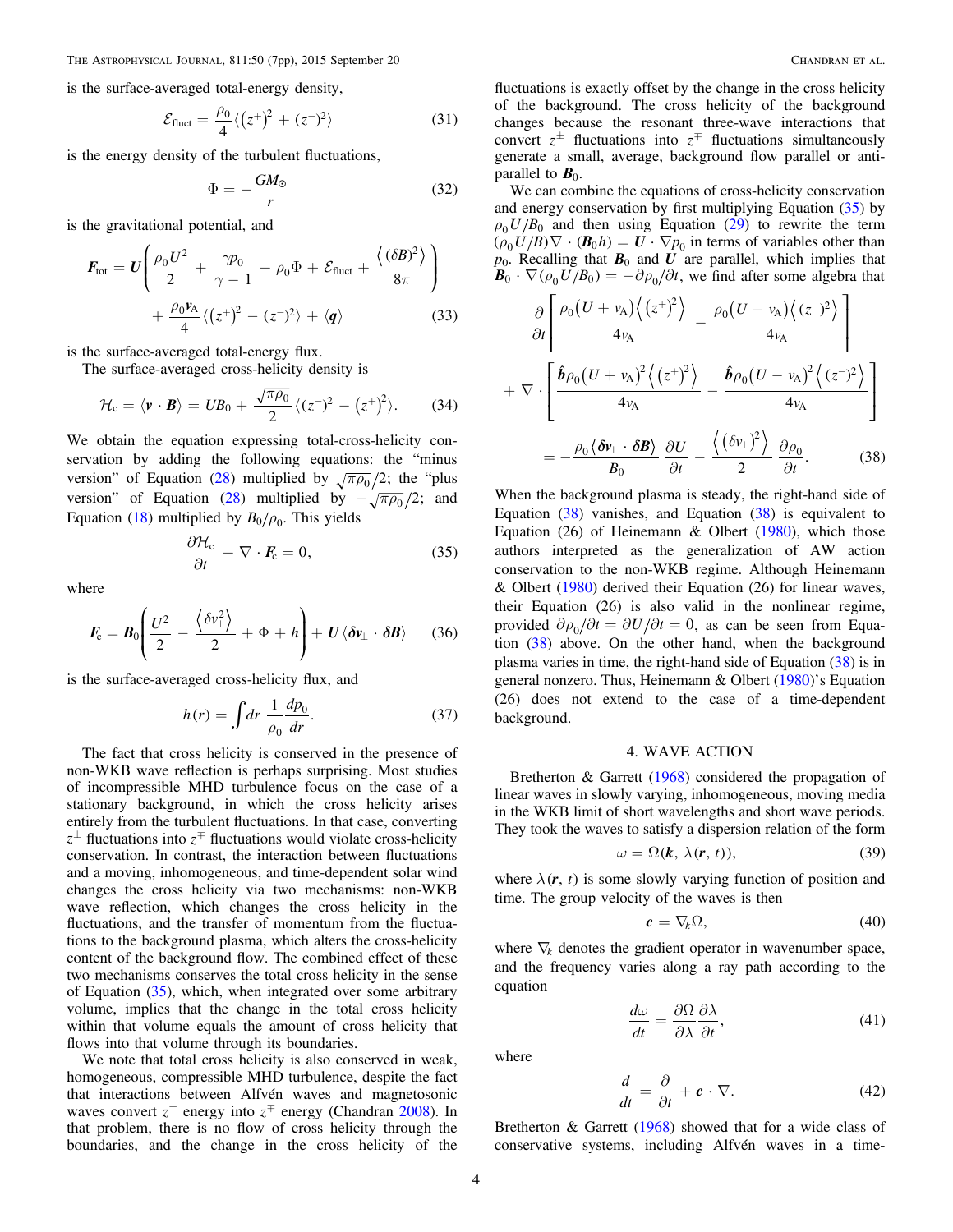<span id="page-4-0"></span>dependent, inhomogeneous, moving medium,

$$
\frac{d}{dt}\left(\frac{\mathcal{E}_{\mathbf{w}}}{\omega'}\right) + (\nabla \cdot \mathbf{c})\left(\frac{\mathcal{E}_{\mathbf{w}}}{\omega'}\right) = 0,\tag{43}
$$

where  $c$  is the group velocity,

$$
\omega' = \omega - \mathbf{k} \cdot \mathbf{U} \tag{44}
$$

is the wave frequency measured in the local rest frame of the medium,  $U$  is the velocity of the medium, and  $\mathcal{E}_{w}$  is the energy density of the waves.

For the case of WKB Alfvén waves propagating in a radial magnetic field,  $\mathcal{E}_w = \rho_0 \langle (z^{\pm})^2 \rangle / 4$ ,  $\Omega = k_r (U \pm v_A)$ ,  $\lambda =$  $U \pm \nu_A$ , and  $\omega' = \pm k_r \nu_A$ . Upon multiplying Equation (43) by  $\omega$  and making use of Equation ([41](#page-3-0)), we obtain

$$
\frac{d}{dt}\left(\frac{\omega \mathcal{E}_{w}}{\omega'}\right) + (\nabla \cdot \mathbf{c})\left(\frac{\omega \mathcal{E}_{w}}{\omega'}\right) = \frac{\mathcal{E}_{w}}{v_{A}}\frac{\partial}{\partial t}\left(v_{A} \pm U\right). \tag{45}
$$

To see how Equation (45) is recovered as a limiting case in our analysis, we multiply Equation ([28](#page-2-0)) by  $\rho_0 (U \pm v_A)/(4v_A)$  and simplify the resulting expression using Equation ([22](#page-2-0)) and the identities  $\mathbf{B}_0 \cdot \nabla (\rho_0 U/B_0) = -\partial \rho_0 / \partial t$  and  $\nabla \cdot (\rho_0 \mathbf{v}_A) =$  $-\rho_0 \nabla \cdot \mathbf{v}_A = (1/2) \mathbf{v}_A \cdot \nabla \rho_0$ . After some algebra, we obtain

$$
\frac{\partial}{\partial t} \left[ \frac{\rho_0 (U \pm v_A) \langle (z^{\pm})^2 \rangle}{4v_A} \right] + \nabla \cdot \left[ \frac{\hat{\mathbf{b}} \rho_0 (U \pm v_A)^2 \langle (z^{\pm})^2 \rangle}{4v_A} \right]
$$
\n
$$
= \frac{\rho_0 \langle (z^{\pm})^2 \rangle}{4v_A} \frac{\partial}{\partial t} (U \pm v_A) + \frac{\rho_0 \langle z^+ \cdot z^- \rangle}{4}
$$
\n
$$
\times \left[ \left( \frac{v_A^2 - U^2}{v_A} \right) \left( \sigma + \frac{\hat{\mathbf{b}} \cdot \nabla \rho_0}{2\rho_0} \right) - \frac{(U \pm v_A)}{2\rho_0 v_A} \frac{\partial \rho_0}{\partial t} \right]. \quad (46)
$$

In the limit of short wavelengths and small wave amplitudes,  $\langle z^+ \cdot z^- \rangle \rightarrow 0$ . In this limit, Equation (46) reduces to (45). When  $\partial \rho_0 / \partial t$ ,  $\partial U / \partial t$ , and  $\partial v_A / \partial t$  vanish, subtracting the "minus version" of Equation (46) from the "plus version" of Equation  $(46)$  reproduces Equation  $(38)$  $(38)$  $(38)$  with the right-hand side of Equation  $(38)$  $(38)$  $(38)$  replaced by zero.

#### 5. CONCLUSION

Conservation laws play a fundamental role in the study of turbulence, because they are among the few analytic results that can be used to gain insight into the physics of turbulent systems. For example, energy conservation underpins the concept of an energy cascade, in which nonlinear interactions among fluctuations transfer fluctuation energy in a loss-free manner from large scales to small scales. This idea ultimately explains why the turbulent heating rate can be determined solely from the properties of the turbulence at large scales (i.e., the inertial range or the outer scale), regardless of the mechanisms that dissipate the energy at small scales. Conservation of magnetic helicity in MHD turbulence leads to the concept of an inverse cascade of magnetic helicity, which plays an important role in turbulent dynamos (Frisch et al. [1975](#page-6-0); Pouquet et al. [1976](#page-6-0)). In this paper, we have shown that a third conservation law, that of cross helicity, applies to non-WKB AWs and reflection-driven AW turbulence in the solar wind. This result is in some ways surprising, because non-WKB reflection converts  $z^{\pm}$  fluctuations into  $z^{\pm}$  fluctuations, thereby altering the cross-helicity

content of the fluctuations. The total cross helicity is nevertheless conserved because the fluctuations exert a force on the background solar wind, which alters the cross-helicity content of the background flow.

Our finding that cross helicity is conserved by non-WKB AWs and reflection-driven AW turbulence is important for a few reasons. First, it implies that cross helicity can be exchanged between the fluctuations and the background flow without loss. Second, in contrast to the equation of "non-WKB wave-action conservation" derived by Heinemann & Olbert ([1980](#page-6-0)), cross-helicity conservation holds even when the background flow varies in time. (Also, as discussed in Section [3](#page-2-0), the equations of cross-helicity and energy conservation can be combined to recover Heinemann & Olbert ([1980](#page-6-0))'s conservation law when the background solar wind is timeindependent.) Third, the coupled equations for the fluctuations and background flow in Section [2](#page-1-0) can be solved numerically to provide new insights into the heating and acceleration of the solar wind by reflection-driven AW turbulence, and crosshelicity conservation provides a valuable benchmarking tool for such simulations. There is a growing interest in numerical simulations of the solar wind that incorporate AW turbulence (see, e.g., Usmanov et al. [2011](#page-6-0), [2014](#page-6-0); van der Holst et al. [2014](#page-6-0)), in part because of the upcoming launch of Solar Probe Plus. This pioneering mission will shed new light on the mechanisms that heat and accelerate the solar wind by providing the first-ever in-situ measurements of the solar-wind acceleration region. By providing new insights into one such mechanism (reflection-driven AW turbulence) as well as a valuable benchmarking tool for certain types of numerical codes, our results may ultimately contribute to a deeper understanding of the solar wind's origin.

This work was supported in part by NASA grants NNX11AJ37G and NNX15AI80G and NSF grants AGS-1258998, AGS-1331355, and PHY-1500041.

# APPENDIX A THE NARROW-MAGNETIC-FLUX-TUBE APPROXIMATION

As discussed in Section [2.1,](#page-1-0) our results apply under either of two different assumptions about the geometry of the background magnetic field. The background field can be either exactly radial throughout a region spanning a solid angle of order unity as seen from the Sun, or the background field can be approximately radial within a narrow magnetic flux tube centered on a radial magnetic field line. In this appendix, we consider the case of a narrow magnetic flux tube. We work in spherical polar coordinates and take  $\theta = 0$  to correspond to the exactly radial background magnetic field line that coincides with the axis of the magnetic flux tube. We restrict our analysis to a region within which

$$
\theta \ll 1. \tag{47}
$$

We assume that

$$
B_{0\phi} = \frac{\partial B_{0r}}{\partial \phi} = \frac{\partial B_{0\theta}}{\partial \phi} = 0
$$
 (48)

and define

$$
H(r) = |\bm{B}_0(r, \theta = 0)|. \tag{49}
$$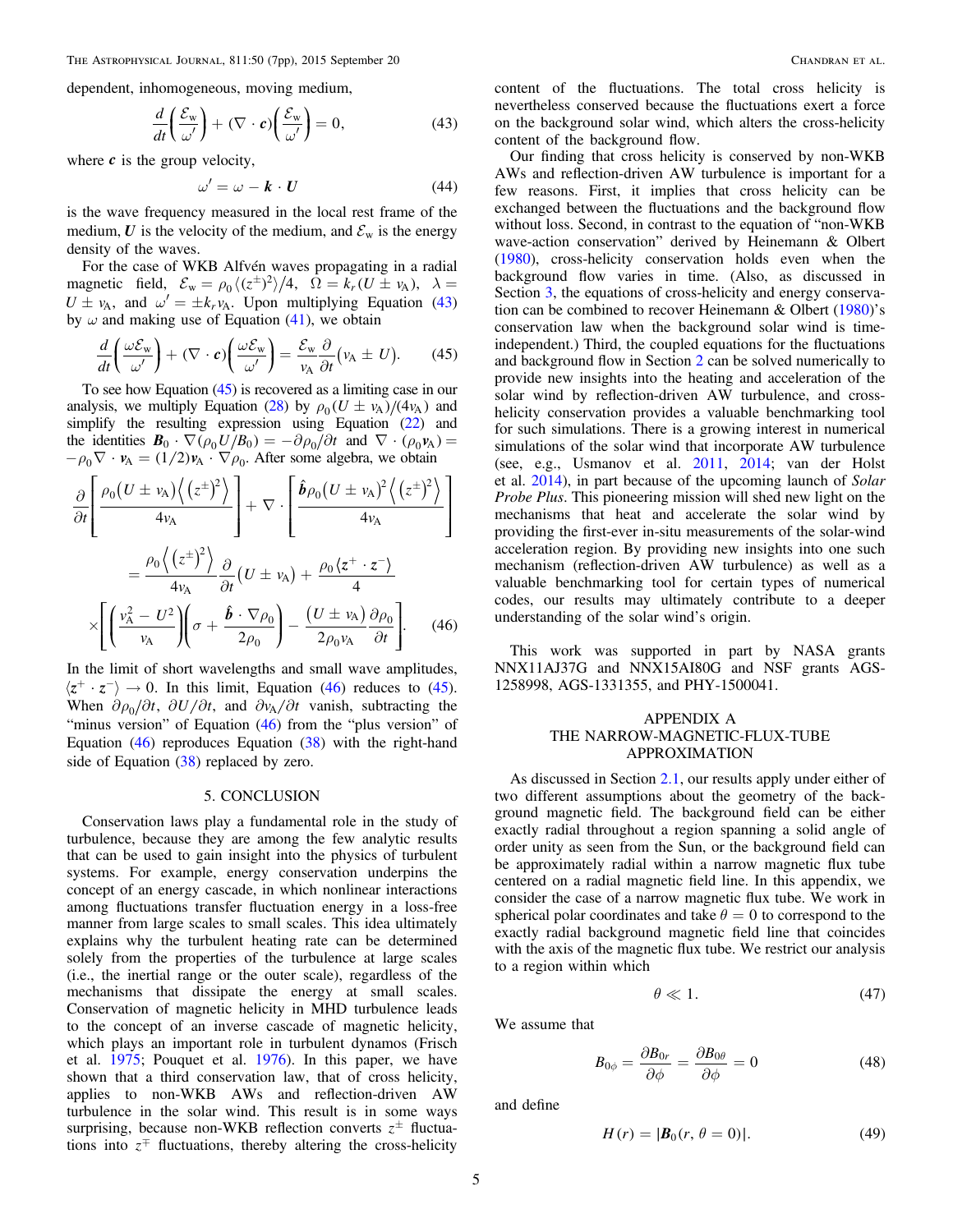<span id="page-5-0"></span>The condition that  $\nabla \cdot \mathbf{B} = 0$  implies that  $\partial B_{\theta}/\partial \theta = 0$  at  $\theta = 0$ . We require that  $\nabla^2 \mathbf{B}_0$  be finite, which implies that  $\partial B_{0r}/\partial \theta$  vanishes at  $\theta = 0$ , so that

$$
B_{0r}(r,\theta) = H(r)\left[1 + \mathcal{O}(\theta^2)\right].
$$
 (50)

The condition  $\nabla \cdot \mathbf{B}_0 = 0$  then implies that

$$
B_{0\theta} = -\frac{\theta}{2r}\frac{d}{dr}\left(r^2H\right)\left[1+\mathcal{O}\left(\theta^2\right)\right].\tag{51}
$$

We assume that

$$
\frac{r}{H}\frac{dH}{dr} \sim \mathcal{O}(1). \tag{52}
$$

Equations  $(48)$  $(48)$  $(48)$ ,  $(50)$  and  $(51)$  imply that

$$
\hat{\boldsymbol{b}} = \left[ \hat{r} - \hat{\boldsymbol{\theta}} \frac{\theta}{2rH} \frac{d}{dr} (r^2 H) \right] \left[ 1 + \mathcal{O}(\theta^2) \right], \tag{53}
$$

where  $\hat{b} \equiv B_0/B_0$ . It follows from Equation (53) that

$$
\nabla \cdot \hat{\boldsymbol{b}} = \sigma + \mathcal{O}\left(\frac{\theta^2}{r}\right),\tag{54}
$$

where

$$
\sigma = -\frac{1}{H} \frac{dH}{dr}.
$$
\n(55)

It also follows that for any vector *a*,

$$
\boldsymbol{a} \cdot \nabla \hat{\boldsymbol{b}} = \frac{\sigma}{2} \boldsymbol{a}_{\perp} + \mathcal{O}\bigg(\frac{\theta a_{\perp}}{r}\bigg) + \mathcal{O}\bigg(\frac{\theta a_{\parallel}}{r}\bigg), \qquad (56)
$$

where  $a_{\parallel} = \hat{b} \cdot a$  and  $a_{\perp} = a - a_{\parallel} \hat{b}$ .

The quantities  $\nabla \times \hat{b}$  and  $\hat{b} \cdot \nabla \hat{b}$  relate to twist and curvature of magnetic field lines and satisfy the relations

$$
\hat{\boldsymbol{b}} \cdot \nabla \hat{\boldsymbol{b}} = \nabla_{\!\perp} \psi + \mathcal{O}\!\left(\frac{\theta^2}{r}\right) \tag{57}
$$

and

$$
\nabla \times \hat{\boldsymbol{b}} = \hat{\boldsymbol{b}} \times (\hat{\boldsymbol{b}} \cdot \nabla \hat{\boldsymbol{b}}), \tag{58}
$$

where

$$
\psi = \frac{\theta^2 r}{8} \bigg[ 2 \frac{d}{dr} (\sigma r) + (\sigma r - 2) \sigma \bigg]. \tag{59}
$$

Equation (58) is not a vector identity, but is exact because of Equation  $(48)$  $(48)$  $(48)$ . It follows from Equations  $(52)$ ,  $(54)$ ,  $(57)$  and (58) that

$$
|\nabla \times \hat{\boldsymbol{b}}| \sim |\hat{\boldsymbol{b}} \cdot \nabla \hat{\boldsymbol{b}}| \sim \mathcal{O}\left(\frac{\theta}{r}\right) \ll |\nabla \cdot \hat{\boldsymbol{b}}| \sim \mathcal{O}\left(\frac{1}{r}\right).
$$
 (60)

At several points in Sections [2](#page-1-0) and [3](#page-2-0), we average equations over surfaces that are everywhere perpendicular to  $B_0$ , as described in Section [2.2.](#page-1-0) To specify these surfaces mathematically in the case of a narrow magnetic flux tube in which  $B_0$  is not exactly radial, we introduce the vector potential  $A_0$ associated with the background magnetic field and define Clebsch coordinates (Euler potentials)  $\alpha$  and  $\beta$  that are related to  $A_0$  through the equation  $A_0 = \alpha \nabla \beta$ , which yields

$$
\boldsymbol{B}_0 = \nabla \alpha \times \nabla \beta. \tag{61}
$$



Figure 1. Clebsch coordinates ( $\alpha$ ,  $\beta$ , s). Surfaces of constant s are perpendicular to  $\mathbf{B}_0$ . The values of  $\alpha$  and  $\beta$  are constant along field lines of  $\mathbf{B}_0$ .

Since  $\mathbf{B}_0 \cdot \nabla \alpha = \mathbf{B}_0 \cdot \nabla \beta = 0$ ,  $\alpha$  and  $\beta$  are constant along the magnetic field lines of  $B_0$ . The particular Clebsch coordinates that we use are

$$
\alpha = [H(r)]^{1/2}x\tag{62}
$$

and

$$
\beta = [H(r)]^{1/2} y,\t(63)
$$

where  $(x, y, z)$  are Cartesian coordinates, and the positive z axis coincides with  $\theta = 0$ . When Equations (62) and (63) are substituted into Equation (61), the resulting value of  $B_0$ satisfies Equations  $(50)$  and  $(51)$ , as required. We introduce a third coordinate s such that surfaces of constant s are perpendicular to  $B_0$ , with  $s = r$  at  $\theta = 0$ :

$$
s = r - \frac{\left(x^2 + y^2\right)}{4r^2H} \frac{d}{dr} \left[r^2H(r)\right] + \mathcal{O}\left(\theta^4r\right). \tag{64}
$$

The  $(\alpha, \beta, s)$  coordinate system is illustrated in Figure 1.

For any function  $f(\alpha, \beta, s)$ , we define  $\langle f \rangle$  to be the average of f over a surface of constant s with  $-\delta < \alpha < \delta$  and  $-\delta < \beta < \delta$ , where  $\delta$  is a constant that fixes the width of the flux tube. Two such surfaces are sketched with cross-hatched lines in Figure 1. Thus,

$$
\langle f \rangle = \frac{1}{A} \int_{-\delta}^{\delta} d\alpha \int_{-\delta}^{\delta} d\beta \, \frac{f}{B_0},\tag{65}
$$

where

$$
A = \int_{-\delta}^{\delta} d\alpha \int_{-\delta}^{\delta} d\beta \, \frac{1}{B_0} \tag{66}
$$

is the area of the averaging surface.

Equations (50), (51), and (64) imply that  $|\mathbf{B}_0| =$  $H(s)[1 + \mathcal{O}(\theta^2)]$ . We can thus rewrite Equation (65) as

$$
\langle f \rangle = \frac{1}{\Phi} \int_{-\delta}^{\delta} d\alpha \int_{-\delta}^{\delta} d\beta f \Big[ 1 + \mathcal{O}(\theta^2) \Big],\tag{67}
$$

where

$$
\Phi = 4\delta^2 \tag{68}
$$

is the magnetic flux through the averaging surface, which is independent of *s*. Equation (64) implies that  $|\nabla s| = 1 + \mathcal{O}(\theta^2)$ , so that

$$
\hat{\boldsymbol{b}} \cdot \nabla f = \frac{\partial f}{\partial s} \left[ 1 + \mathcal{O}(\theta^2) \right]. \tag{69}
$$